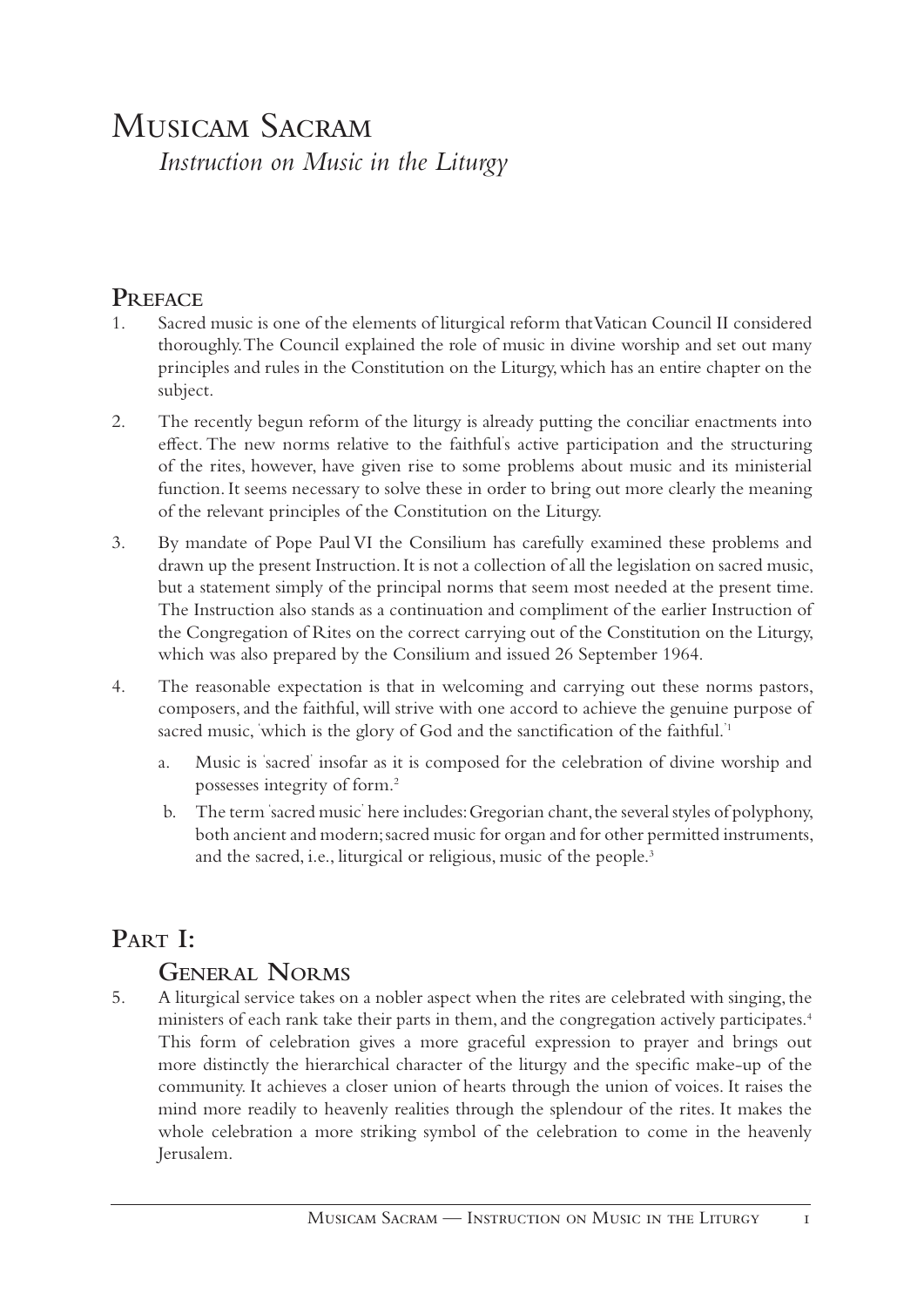Pastors are therefore to strive devotedly to achieve this form of celebration. They would do well even to adapt to congregational celebrations without singing the distribution of functions and parts that more properly belongs to sung services. They are to be particularly careful that there are enough necessary, qualified ministers and that the people' s active participation is helped.

The truly successful preparation of a liturgical celebration is to be achieved through the cooperation, under the parish priest (pastor) or rector, of all who have a part in the rites themselves and in the pastoral and musical elements of the celebration.

- 6. To give its true structure to the celebration if the liturgy requires, first, the proper assignment of functions and the kind of execution in which ' each one, minister or layperson, who has an office to perform, does all of, but only, those parts which pertain to that office by the nature of the rite and the principles of liturgy.<sup>'5</sup> But an additional requirement is exact fidelity to the meaning and character of each part and of each song. To achieve this end it is above all necessary that those parts which of their nature call for singing are in fact sung and in the style and form demanded by the parts themselves.
- 7. The amount of singing determines the gradations between the most solemn for of liturgical celebrations, in which all the parts calling for singing are sung, and the most simple form, in which nothing is sung. For the choice of parts to be sung, those should be first that of their nature are more important and particularly those sung by the priest or other ministers and answered by the congregation or sung by the priest and congregation together. Later other parts, for the congregation alone or the choir alone may be added gradually.
- 8. Whenever a choice of people for a sung liturgical celebration is possible, those with musical talent should obviously be preferred. This is particularly the case with the more solemn liturgical services, those involving more difficult music, or those to be broadcast on radio or television.<sup>6</sup>

When no such choice is possible and the priest or minister does not have the voice to sing properly, he may recite, audibly and clearly, one or other of the more difficult parts belonging to him. This, however, is not to be done merely to suit the personal preference of the priest or minister.

- 9. The choice of the style of music for a choir or congregation should be guided by the abilities of those who must do the singing. The Church does not exclude any type of sacred music from liturgical services as long as the music matches the spirit of the service itself and the character of the individual parts<sup>7</sup> and is not a hindrance to the required active participation of the people.8
- 10. It is advisable that there be as much suitable variety as possible in the forms of celebration and the degree of participation in proportion to the solemnity of the day and of the assembly, in order that the faithful will more willingly and effectively contribute their own participation.
- 11. The real solemnity of a liturgical service, it should be kept in mind, depends not on a more ornate musical style or more ceremonial splendour but on a worthy and reverent celebration. This means respect for the integrity of the rites, that is, carrying out each of the parts in keeping with its proper character. More ornate styles of singing and greater ceremonial splendour are obviously sometimes desirable, when they are possible. But it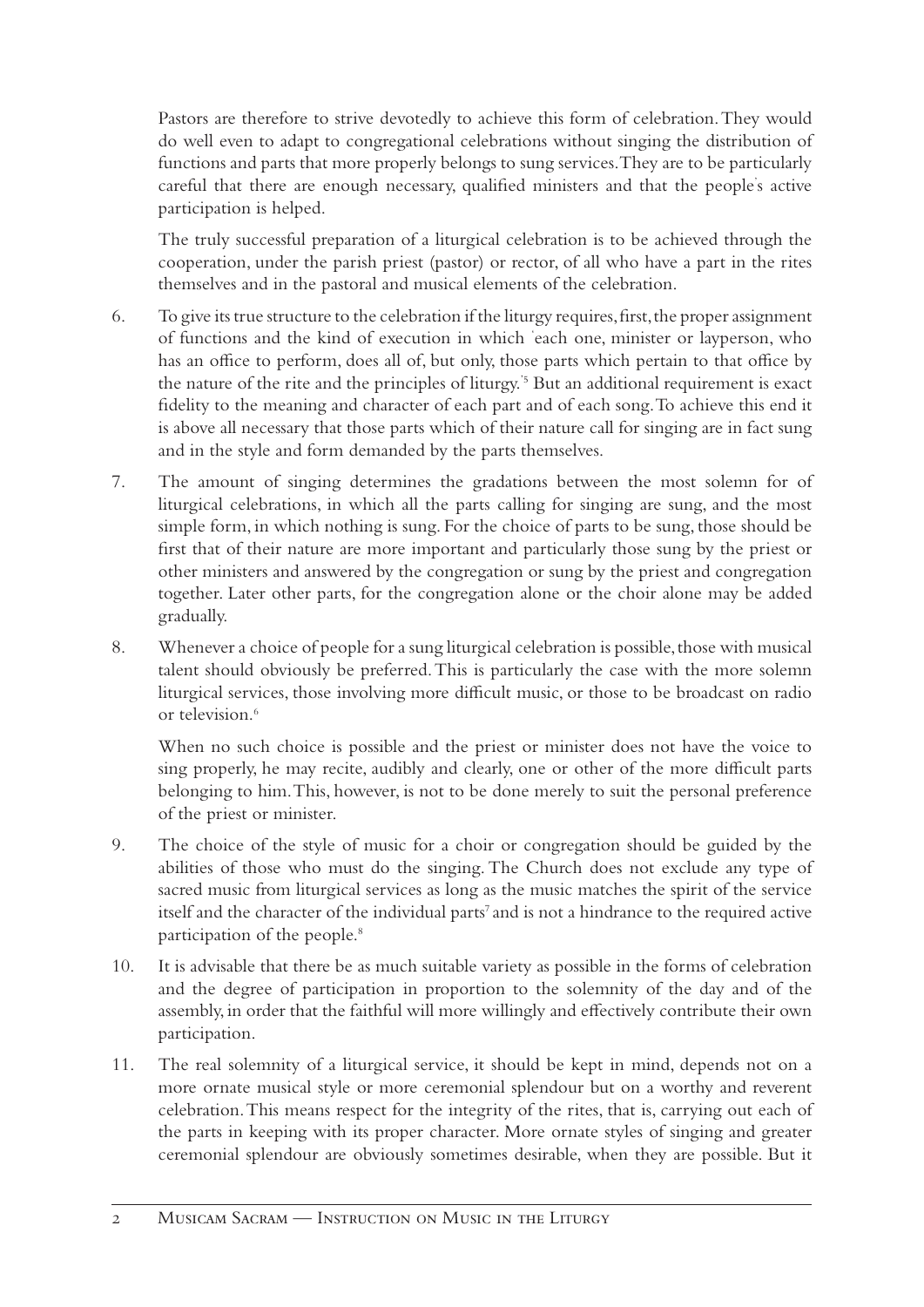would be in conflict with the genuine solemnity of a liturgical service if such things were to cause any element of the service to be omitted, altered, or performed improperly.

12. The Apostolic See alone has authority to establish, in accord with the norms of tradition and particularly of the Constitution on the Liturgy, those general principles that stand as the foundation for sacred music. The various lawfully-constituted territorial bodies of bishops and the bishops themselves have authority to regulate sacred music within the already defined limits.<sup>9</sup>

#### PART II<sup>.</sup>

#### **Those With <sup>a</sup> Role in Liturgical Celebrations**

- 13. Liturgical services are celebrations of the Church, that is, of the holy people united in proper order under a bishop or priest.10 In a liturgical service the priest and his ministers have a special place because of holy orders; the servers, reader, commentator, and choir members, because of the ministry they perform.<sup>11</sup>
- 14. Acting in the person of Christ, the priest presides over the gathered assembly. The prayers he sings or recites aloud are spoken in the name of the entire people of God and of all the assembly;<sup>12</sup> therefore all present must listen to them with reverence.
- 15. The faithful carry out their proper liturgical function by offering their complete, conscious, and active participation. The very nature of the liturgy demands this and it is the right and duty of the Christian people by reason of their baptism.<sup>13</sup>

This participation must be:

- a. internal, that is, the faithful make their thoughts match what they say and hear, and cooperate with divine grace;<sup>14</sup>
- b. but also external, that is, they express their inner participation through their gestures, outward bearing, acclamations, responses, and song.15

The faithful are also to be taught that they should try to raise their mind to God through interior participation as they listen to the singing of ministers or choir.

- 16. A liturgical celebration can have no more solemn or pleasing feature than the whole assembly' s expressing its faith and devotion in song. Thus an active participation that is manifested by singing should be carefully fostered along these lines:
	- a. It should include especially the acclamations, responses to the greetings of the priest and the ministers and responses to the litanies, the antiphons and psalms, the verses of the responsorial psalm, and other similar verses, hymns, and canticles.<sup>16</sup>
	- b. Pertinent catechesis as well as actual practice should lead the people gradually to a more extensive and indeed complete participation in all the parts proper to them.
	- c. Some of the congregational parts may be assigned to the choir alone, however, especially when the people are not yet sufficiently trained or melodies for part-singing are used. But the people are not to be excluded from the other parts proper to them. The practice of assigning the singing of the entire Proper and Ordinary of the Mass to the choir alone without the rest of the congregation is not to be permitted.
- 17. At the proper times a holy silence is also to be observed.<sup>17</sup> That does not mean treating the faithful as outsiders or mute onlookers at the liturgical service; it means rather making use of their own sentiments to bring them closer to the mystery being celebrated. Such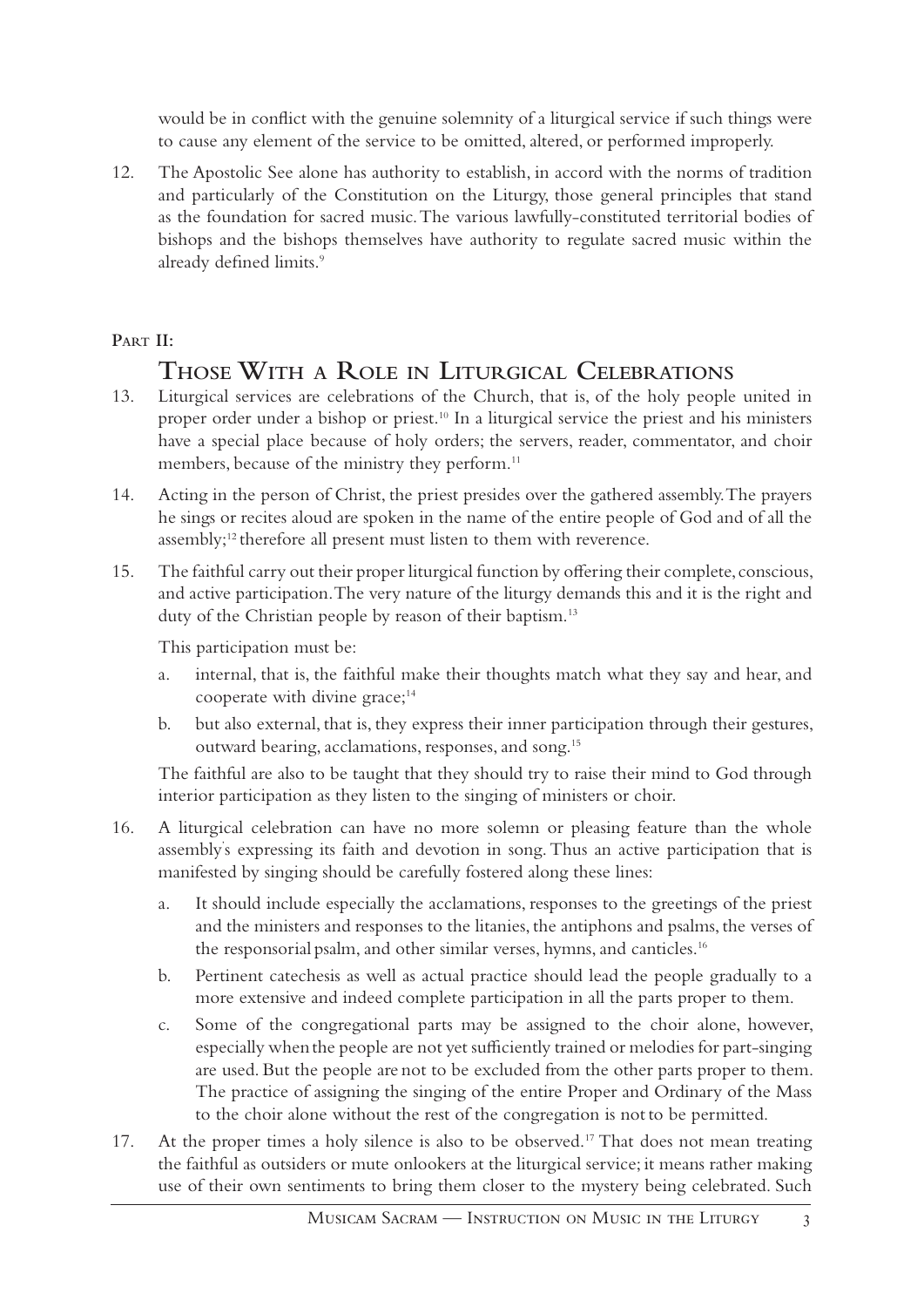sentiments are evoked by the word of God, the songs and prayers, and the people' s spiritual bonds with the priest as he recites the parts belonging to the celebrant.

- 18. Those of the faithful who are members of religious societies for the laity should receive special training in sacred song, in order that they may make an effective contribution to sustaining and furthering the congregation's participation.<sup>18</sup> But the training of all the people in this regard is to be carried out thoroughly and patiently as part of their complete liturgical formation. It should be suited to their age, condition, way of life, and stage of religious development and should begin from the very first years of their schooling in the primary grades.<sup>19</sup>
- 19. Because of the liturgical ministry it exercises, the choir (capella musica, schola cantorum) should be mentioned here explicitly.

The conciliar norms regarding reform of the liturgy have given the choir' s function greater prominence and importance. The choir is responsible for the correct performance of the parts that belong to it, according to the differing types of liturgical assembly and for helping the faithful to take an active part in the singing.

Therefore:

- a. Choirs are to be developed with great care, especially in cathedrals and other major churches, in seminaries, and in religious houses of study.
- b. In smaller churches as well a choir should be formed, even if there are only a few members.
- 20. Over the centuries the choirs of basilicas, cathedrals, monasteries, and other major churches have won high praise because they have preserved and developed the priceless treasury of sacred music. By means of rules issued specifically for them and reviewed and approved by the Ordinary such choirs are to be continued in order to carry out liturgical celebrations with greater solemnity.

Nevertheless choir directors and parish priests (pastors) or rectors of churches are to ensure that the congregation always joins in the singing of at least the more simple parts belonging to them.

21. Especially where even a small choir is not possible, there must be at least one or more cantors, thoroughly trained to intone at least the simpler chants that the congregation sings and to lead and sustain the singing.

Even in churches having a choir it is better for a cantor to be present for those celebrations that the choir cannot attend but that should be carried out with some degree of solemnity and thus with singing.

- 22. Depending on the established customs of peoples and on other circumstances, a choir may be made up of men and boys, of all men or all boys, of both men and women, and, where the situation really requires, even of all women.
- 23. According to the design of the particular church, the place for the choir is to be such that:
	- a. its status as a part of the community with a special function is clearly evident;
	- b. the performance of its liturgical ministry is facilitated;<sup>20</sup>
	- c. full, that is, sacramental, participation in the Mass remains convenient for each of the members.

When there are women members, the choir' s place is to be outside the sanctuary.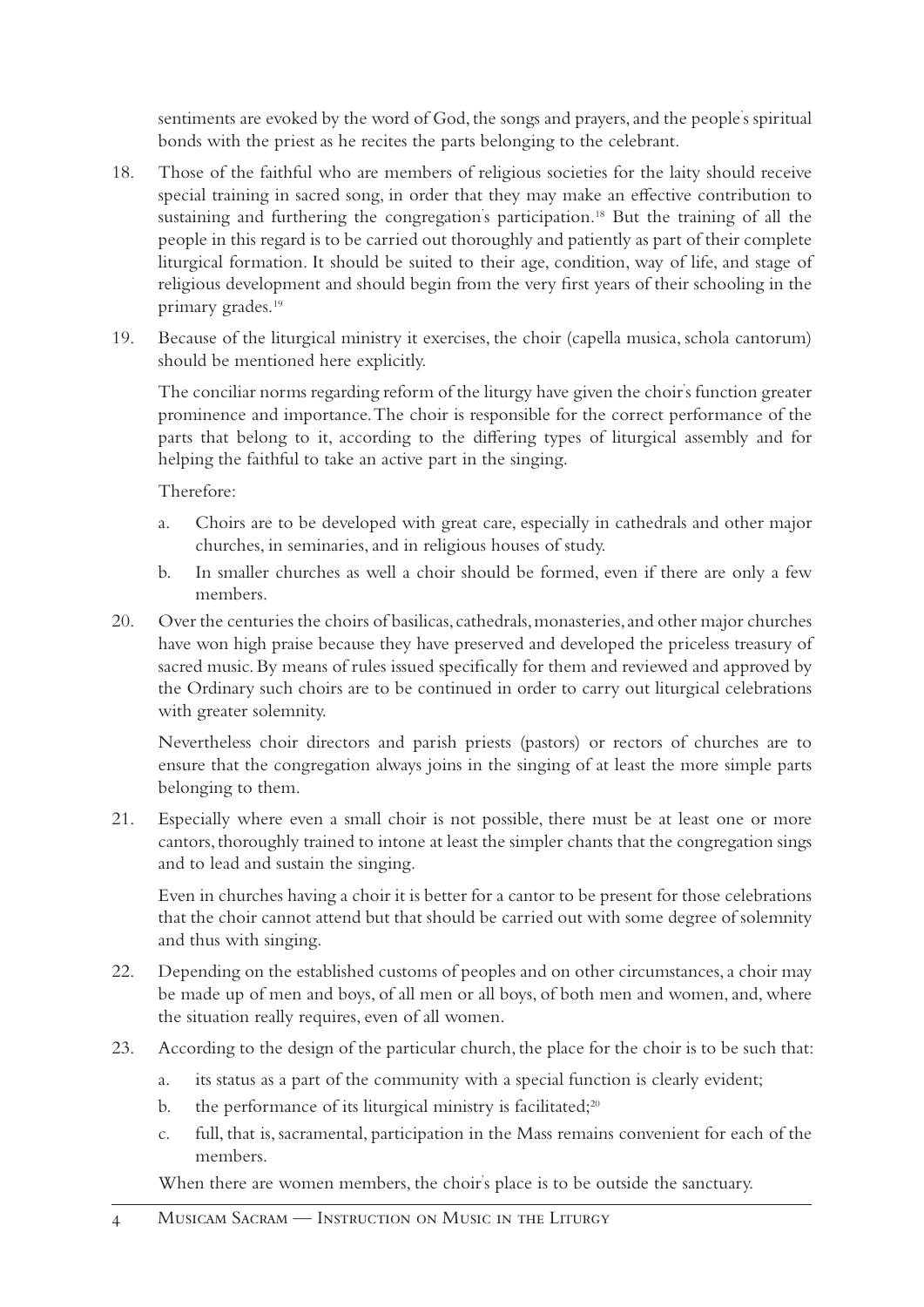- 24. In addition to musical training, choir members should receive instruction on the liturgy and on spirituality. Then the results of the proper fulfillment of their liturgical ministry will be the dignity of the liturgical service and an example for the faithful, as well as the spiritual benefit of the choir members themselves.
- 25. Diocesan, national, and international associations for sacred music, especially those approved and repeatedly endorsed by the Apostolic See, are to offer help for both the artistic and spiritual training of choirs.
- 26. The priest, ministers, servers, choir members, and commentator are to sing or recite the parts assigned to them in a fully intelligible way, in order to make it easier and obvious for the congregation to respond when the rite requires. The priest and the ministers of every rank should join their own voices with those of the entire assembly in the parts belonging to the congregation.<sup>21</sup>

# PART **III**<sup>.</sup>

### **Singing During Mass**

- 27. As far as possible, eucharistic celebrations with the people, especially on Sundays, should by preference take the form of a Mass with singing, even more than once in the same day.
- 28. The distinction between solemn, the high, and the low Mass, sanctioned by the 1958 Instruction (no. 3) remains in force, according to tradition and current law. But for pastoral reasons degrees of solemnity for the sung Mass are proposed here in order that it will become easier, in accord with each congregation' s capability, to make the celebration of Mass more solemn through the use of singing.

These degrees must be so employed, however, that the first may always be used without the others, but the second and third never without the first. Thus in all cases the faithful are to be brought to take part fully in the singing.

- 29. To the first degree belong:
	- a. in the entrance rites
		- —the priest's greeting and the congregation's response;
		- —the opening prayer.
	- b. in the liturgy of the word
		- —the gospel acclamations.
	- c. in the liturgy of the eucharist
		- —the prayer over the gifts;
		- —the preface, with the opening dialogue and the Sanctus;
		- —the Lord' s Prayer, with the invitation and embolism;
		- —the greeting May the peace of the Lord;
		- —the prayer after communion;
		- —the final dismissal.
- 30. To the second degree belong:
	- a. Kyrie, Gloria, Agnus Dei;
	- b. profession of faith;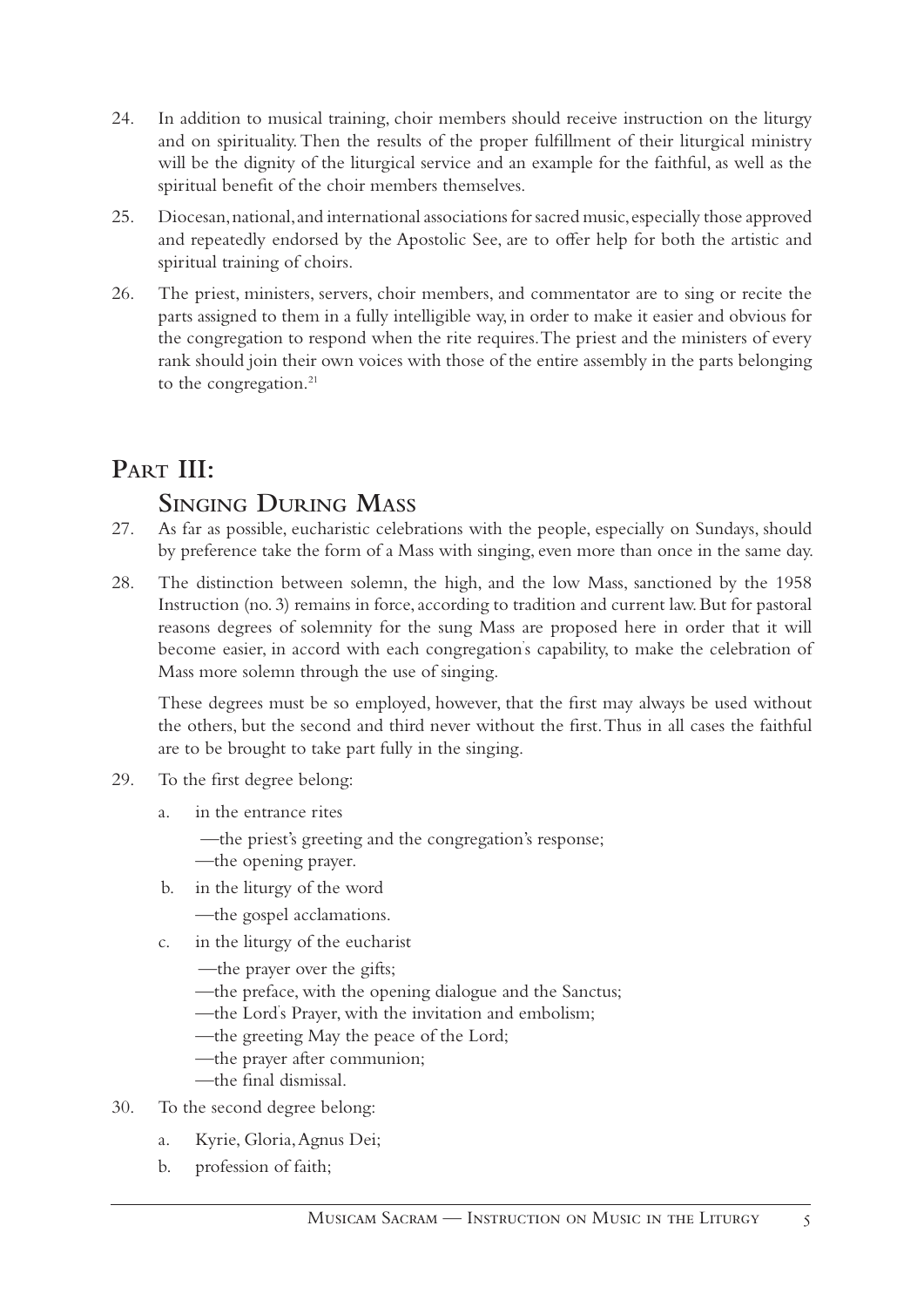- c. general intercessions.
- 31. To the third degree belong:
	- a. songs for the entrance procession and for communion;
	- b. chants after a lesson or epistle;
	- c. Alleluia before the gospel;
	- d. songs for the presentation of the gifts;
	- e. the Scripture readings, except when it seems better not to have them sung.
- 32. In some places there is the lawful practice, occasionally confirmed by indult, of substituting other songs for the entrance, offertory, and communion chants in the Graduale. At the discretion of the competent territorial authority this practice may be kept, on condition that the songs substituted fit in with those parts of the Mass, the feast, or the liturgical season. The texts of such songs must also have the approval of the same territorial authority.
- 33. The assembly of the faithful should, as far as possible, have a part in singing the Proper of the Mass, especially by use of the simpler responses or other appropriate melodies.

Of all the chants for the Proper the one coming between the readings as a gradual or responsorial psalm is particularly significant. It is intrinsically a part of the liturgy of the word and thus is to be sung with the whole assembly sitting, listening, and even, if possible, taking part.

34. When there is to be part-singing for the chants of the Ordinary of the Mass, they may be sung by the choir alone in the customary way, that is, either a capella or with instrumental accompaniment. The congregation, however, must not be altogether left out of the singing for the Mass.

In other cases the chants of the Ordinary may be divided between choir and congregation or between one part of the congregation and another. The singing is then done by alternating verses or in any other way that takes in most of the entire text. It is important in any such arrangement, however, to attend to the following. Because it is a profession of faith, the Credo is best sung by all or else sung in a manner that allows the congregation' s proper participation. Because it is an acclamation concluding the preface, the Sanctus should as a rule be sung by the entire assembly along with the priest. Because it accompanies the breaking of the bread, the Agnus Dei may be repeated as often as necessary, especially in concelebrations and it is appropriate as well for the congregation to have a part in it, at least by singing the final Grant us peace.

- 35. The congregation should join the priest in singing the Lord's Prayer.<sup>22</sup> When it is in Latin, it is sung to the traditional melodies; the melodies for singing it in the vernacular must have the approval of the competent territorial authority.
- 36. Any one of the parts of the Proper or the Ordinary in a low Mass may be sung. Sometimes it is even quite appropriate to have other songs at the beginning, at the presentation of the gifts, and at the communion, as well as at the end of Mass. It is not enough for these songs to be ' eucharistic' in some way; they must be in keeping with the parts of the Mass and with the feast or liturgical season.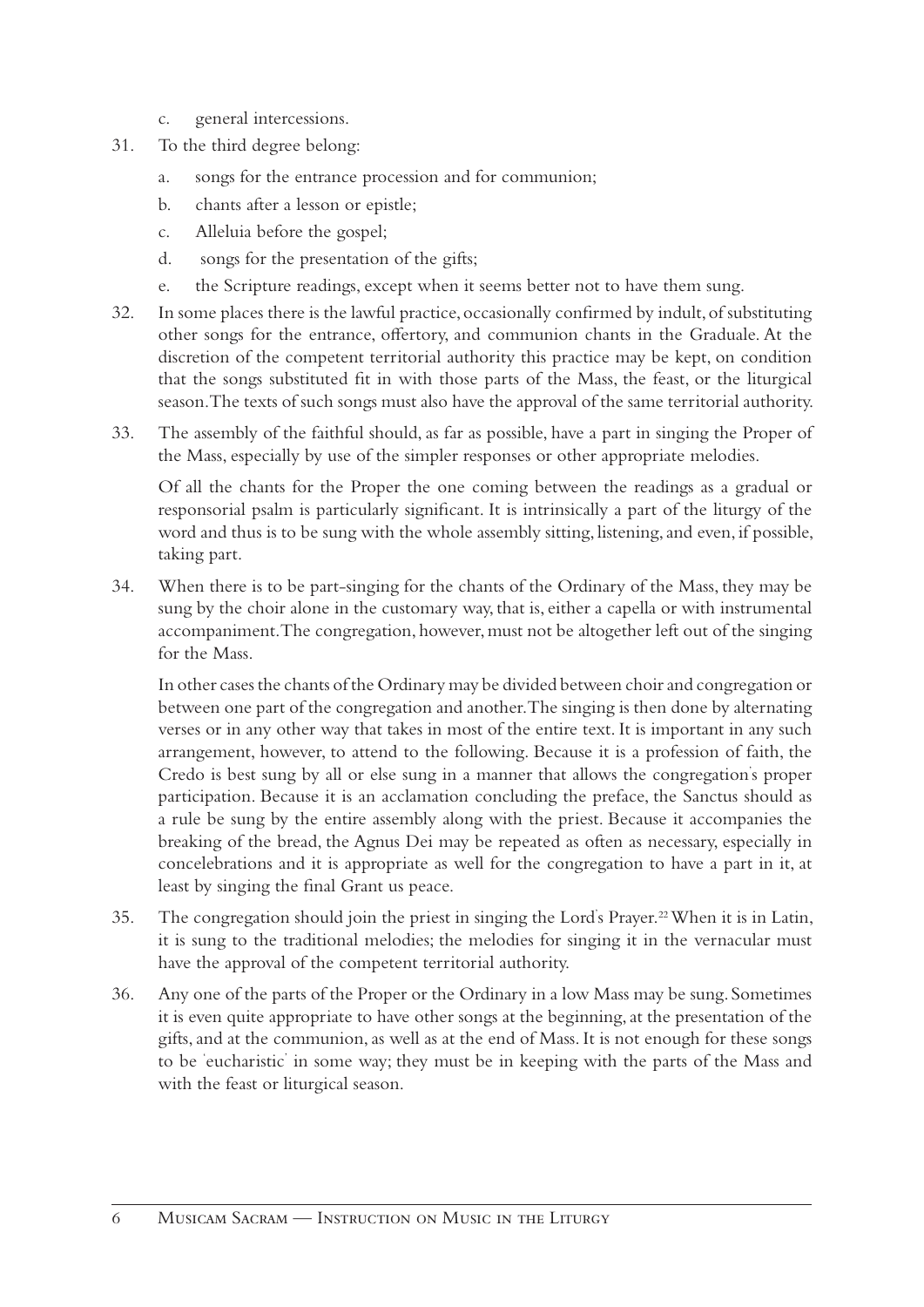# PART IV:

#### **Singing the Divine Office**

37. Celebration of the divine office in song is more in keeping with the nature of this prayer and a sign of both higher solemnity and closer union of hearts in praising God. In keeping with the explicit wish of the Constitution on the Liturgy,<sup>23</sup> therefore, the singing of the office is strongly recommended to those who carry it out in choir or in common.

At least on Sundays and holydays it would be well for them to sing some part of the office, especially morning prayer and evening prayer, the two principal hours.

Other clerics living together in centres of study or coming together for retreats or for other meetings should take the opportunity to sanctify their assemblies through the singing of some parts of the divine office.

- 38. In the singing of the divine office both the law in force for those bound to choir and particular indults remain unchanged. But the principle of ' progressive' solemnity is applicable; namely, the parts that of their nature are more directly designed for singing (dialogues, hymns, verses, canticles) are sung and the other parts recited.
- 39. The faithful are to be invited, and also instructed through proper catechesis, to celebrate some parts of the divine office together on Sundays and holydays, especially evening prayer or whatever other hours are customary in different places or groups. All the faithful, especially the better educated, are to be guided through proper instruction to use the psalms in their Christian meaning for prayer. In this way the faithful will be led gradually to a fuller appreciation and use of the Church' s public prayer.
- 40. Formation in the use of the psalms is particularly important for members of institutes professing the evangelical counsels, in order that they may posses a rich resource for nurturing their spiritual life. They should, if possible, celebrate the principal hours of the office, and even with singing, so that they will take part more completely in the public prayer of the Church.
- 41. Clerics must retain Latin in the choral celebration if the office, in conformity with the norm of the Constitution on the Liturgy that is based on the centuries-old tradition of the Latin rite.<sup>24</sup>

The Constitution on the Liturgy, $25$  however, also makes provisions for the faithful, nuns, and other nonclerical members of institutes professing the evangelical counsels to use the vernacular in the office. Attention should therefore be given to providing melodies for the vernacular singing of the divine office.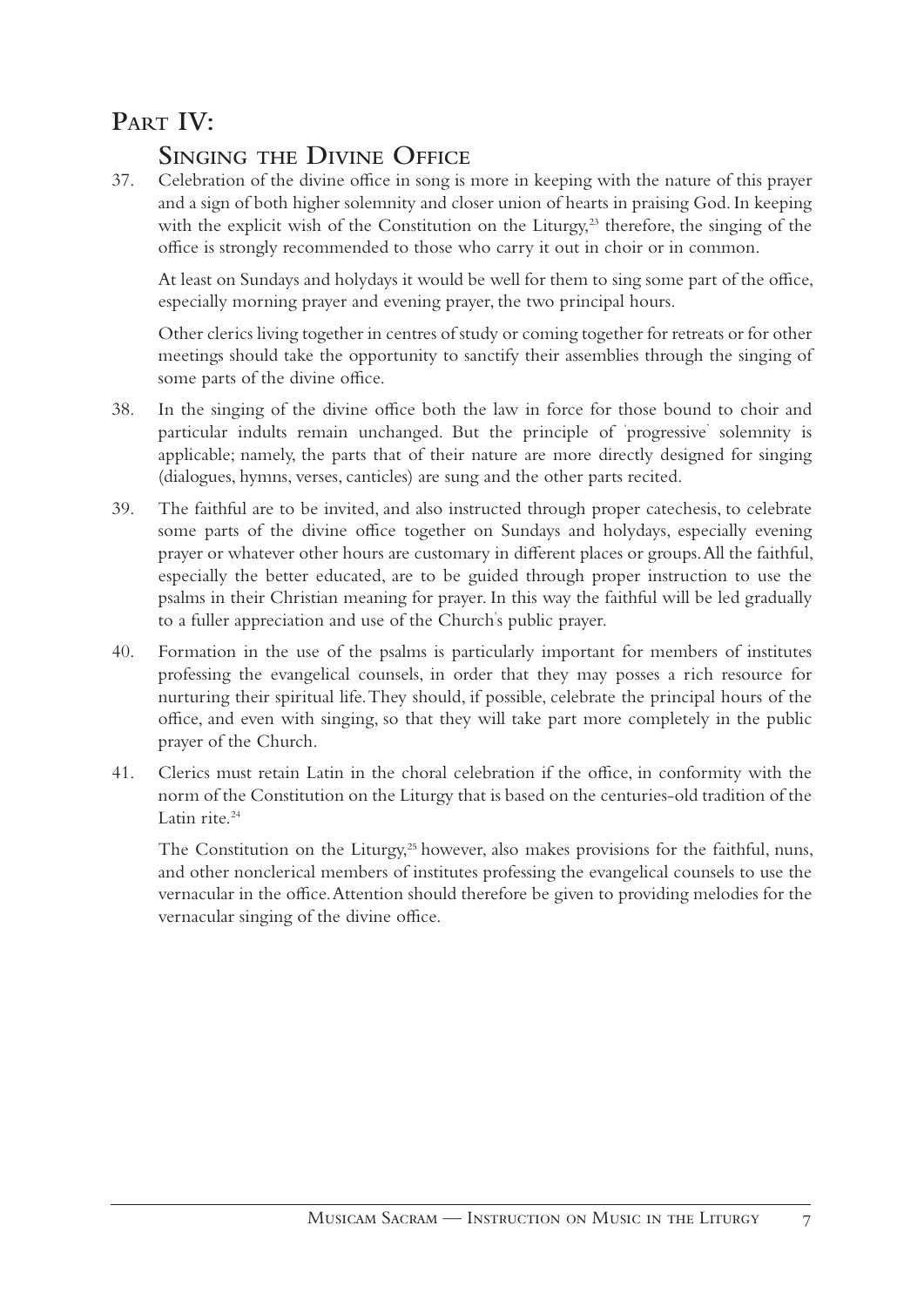# PART V:

**Sacred Music in the Celebration of the Sacraments and Sacramentals, in Special Services of the Liturgical Year, in Celebrations of the Word of God, and in Popular Devotions**

- 42. The Council has stated as a principle that whenever rites according to their specific nature make provision for communal celebration involving the presence and active participation of the faithful, this way of celebrating them is to be preferred to a celebration that is individual and, so to speak, private.<sup>26</sup> From this it follows that singing becomes very important, in that it more strikingly expresses the ' ecclesial' aspect of celebration.
- 43. Certain celebrations of the sacraments and sacramentals are particularly significant in the life of a parish community: confirmations, ordinations, marriages, the consecration of a church or altar, funerals, etc. As far as possible, therefore, they should be carried out with singing, so that even the solemnity of the rite may contribute to a greater pastoral effectiveness. Every precaution is to be taken, however, against introducing into a celebration under the guise of solemnity anything merely profane or out of keeping with divine worship; this applies particularly to marriages.
- 44. Celebrations that have a distinctive character in the course of the liturgical year should also be marked by greater solemnity through singing. The rites of Holy Week should be given a unique solemnity; through the celebration of the paschal mystery these rites lead the faithful to the very centre of the liturgical year and of the liturgy itself.
- 45. Suitable melodies are also to be provided for the liturgy of the sacraments and sacramentals and for other special services of the liturgical year. These melodies are meant to favour a more solemn celebration even in the vernacular, in keeping with the norms of the competent authority and the capability of each liturgical assembly.
- 46. Music also has great power to nurture the faithful' s devotion in celebrations of the word of God and in popular devotions.

The model for celebrations of the word of  $God<sup>27</sup>$  should be the liturgy of the word at Mass.28 Among the important resources for popular devotions are the psalms, musical works taken from the treasury of the past and the present, the religious songs of the people, the playing of the organ and other suitable instruments.

Musical pieces that no longer have a place in the liturgy, but have the power to touch religious feeling and to assist meditation on the sacred mysteries are very well suited for use in popular devotions and especially in celebrations of the word of God.<sup>29</sup>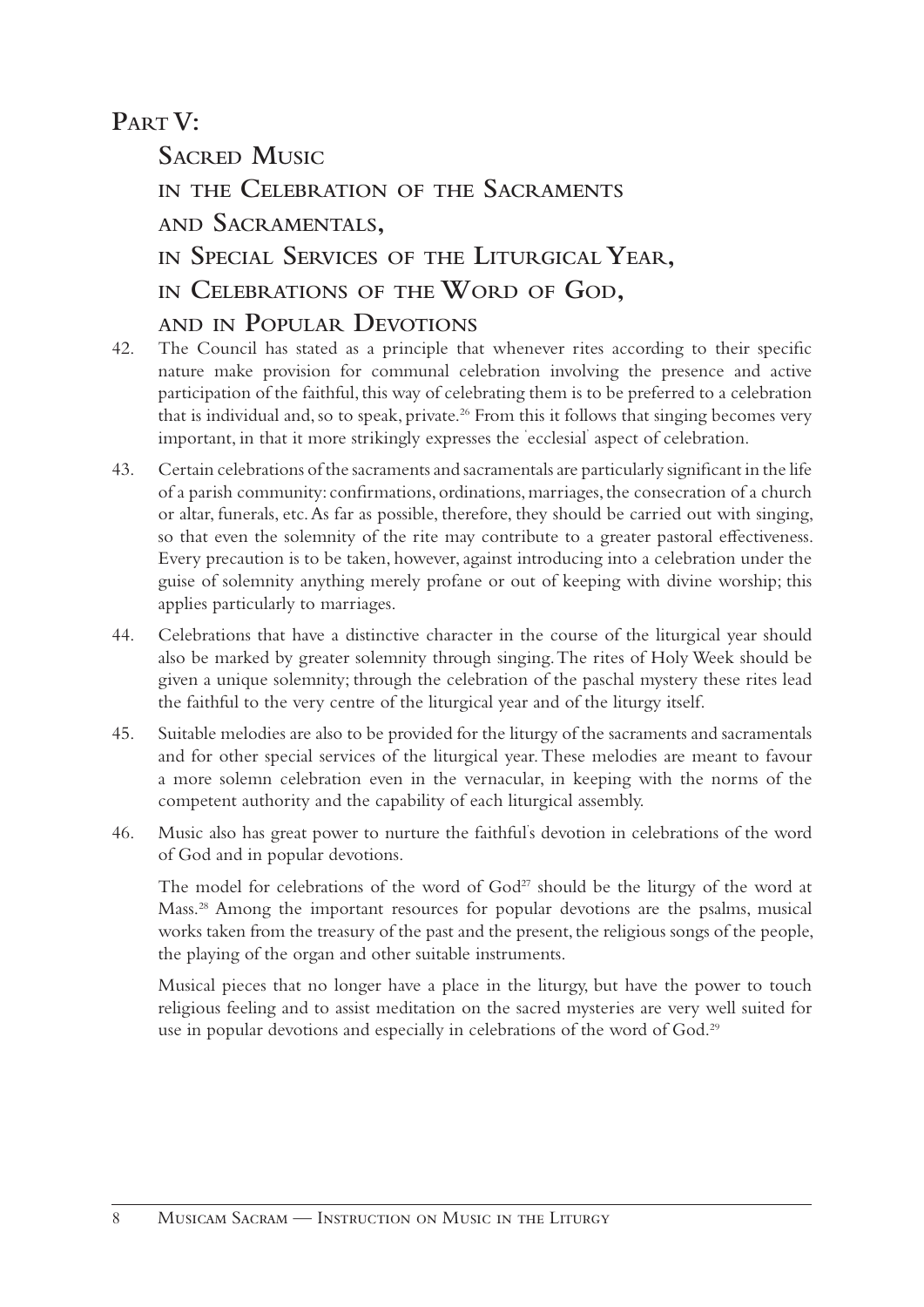# PART VI:

# **Language for Use in Sung Liturgies;**

#### **Preserving the Treasury of Sacred Music**

47. According to the Constitution on the Liturgy, ' particular law remaining in force, the use of the Latin language is to be preserved in the Latin rites.'30

At the same time 'use of the mother tongue... frequently may be of great advantage to the people.<sup>'31</sup> Therefore 'the competent ecclesiastical authority... is empowered to decide whether and to what extent the vernacular is to be used… The acta of the competent authority are to be approved, that is, confirmed by the Apostolic See.'32

These norms being observed exactly, there should be a wise use of the kind of participation that is best suited to the capabilities of each assembly.

Pastors should see to it that, in addition to the vernacular, ' the faithful are also able to say or to sing together in Latin those parts of the Ordinary of the Mass belonging to them.'33

- 48. Once the vernacular has been introduced into the Mass, local Ordinaries should determine whether it is advisable to retain one or more Masses in Latin, particularly sung Masses. This applies especially to great cities in churches with a large attendance of faithful using a foreign language.
- 49. The norms of the Congregation of Seminaries and Universities on liturgical formation in seminaries are to be observed in regard to use of Latin or of the vernacular in liturgical celebrations in a seminary.

The norms in the Motu Proprio *Sacrificium laudis*, 15 August 1966, and this Congregation' s instruction on the language for religious in celebrating the divine office and the conventual or community Mass, 23 November 1965, are to be followed in their liturgical services by the members of institutes professing the evangelical counsels.

- 50. In liturgies celebrated in Latin:
	- a. Because it is proper to the Roman liturgy, Gregorian chant has pride of place, all other thingsbeing equal.34 Proper use should be made of the melodies in the editiones typicae of this chant.
	- $\mathbf{b}$ . It is desirable also that an edition be prepared containing simpler melodies for use in small churches.'35
	- c. Other kinds of melodies, either for unison or part-singing and taken from the traditional repertoire or from new works, are to be held in respect, encouraged, and used as the occasion suggests.36
- 51. In view of local conditions, the pastoral good of the faithful, and the idiom of each language, parish priests (pastors) are to decide whether selections from the musical repertoire composed for Latin texts should be used not only for liturgies in Latin but also for those in the vernacular.
- 52. To preserve the treasury of sacred music and to encourage new styles of sacred song, ' great importance is to be attached to the teaching and practice of music in seminaries, in the novitiates and houses of study of religious of both sexes, and also in other Catholic institutions and schools' and particularly in institutes of higher studies specifically established for this purpose.37 Especially to be promoted are the study and use of Gregorian chant; its distinctive qualities make it an important foundation for a mastery of sacred music.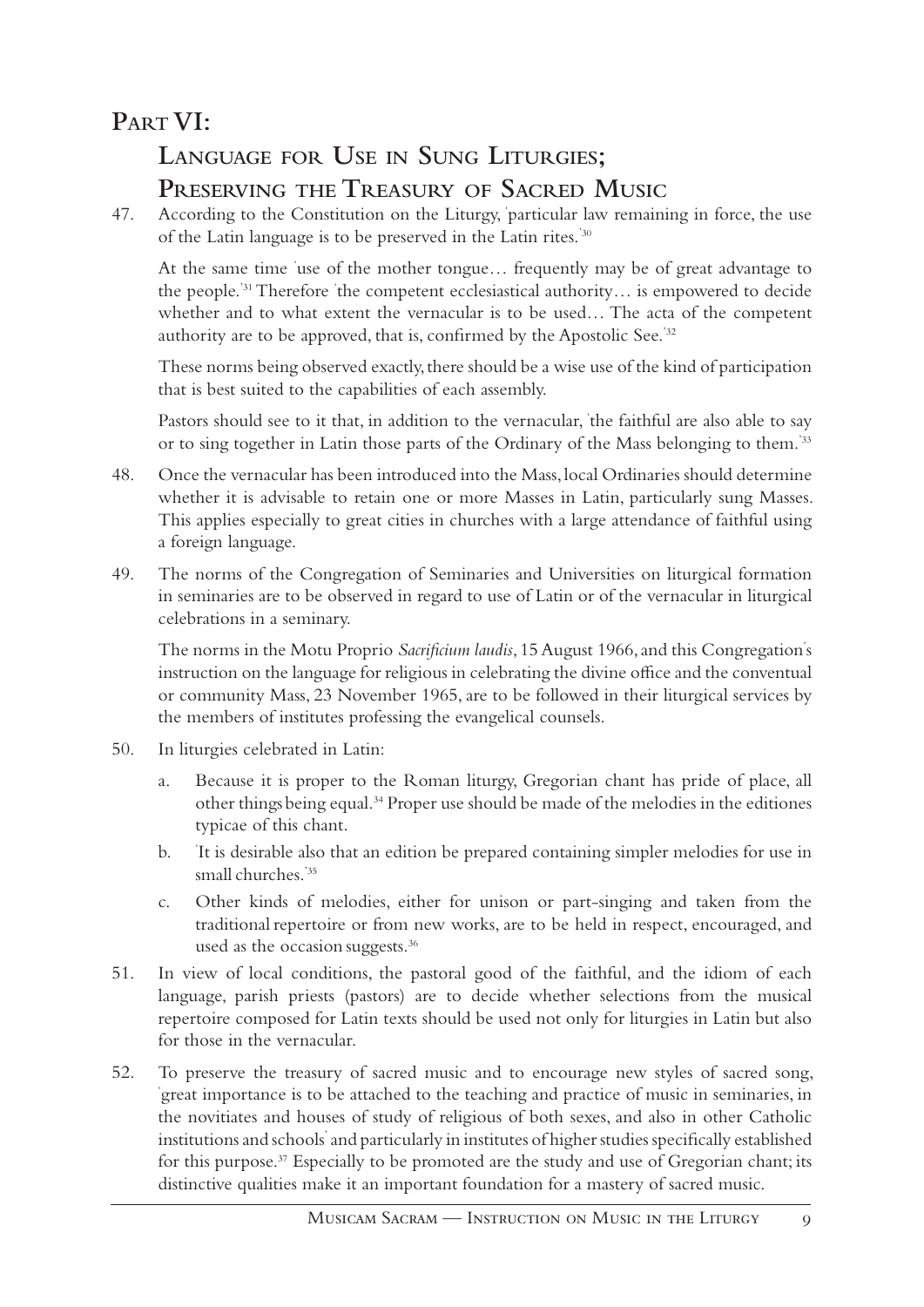53. New compositions are to conform faithfully to the principles and rules here set forth. ' They are to have the qualities proper to genuine sacred music; they are not to be limited to works that can be sung only by large choirs, but are to provide also for the needs of small choirs and for the active participation of the entire assembly of the faithful.<sup>'38</sup>

Those parts of the traditional treasury of music that best meet the requirements of the reformed liturgy are to receive attention first. Then experts are to study the possibility of adapting other parts to the same requirements. Finally, parts that are incompatible with the nature of the liturgical service or with its proper pastoral celebration are to be transferred to an appropriate place in popular devotions and particularly in celebrations of the word of God.39

# PART VII:

#### **Composing Musical Settings for Vernacular Texts**

54. Translators of texts to be set to music should take care to combine proper conformity to the Latin and adaptability to the music. They are to respect the idiom and grammar of the vernacular and the proper characteristics of the people. Composers of new melodies are to pay careful heed to similar guidelines, as well as the laws of sacred music.

The competent territorial authority must accordingly see to it that experts in music and in Latin and the vernacular form part of the commission charged with preparing translations and that their cooperation enters into the work from the very outset.

- 55. The competent territorial authority will decide whether the vernacular texts traditionally associated with certain melodies may be used, even though these texts do not correspond exactly to the approved translations of liturgical texts.
- 56. Of special importance among the melodies to be composed for vernacular texts are those that belong to the priest and ministers for singing alone, together with the congregation, or in dialogue with the congregation. Composers of these melodies are to study whether the corresponding traditional melodies of the Latin liturgy may suggest melodies for use with the same texts in the vernacular.
- 57. New melodies for the priest and ministers must receive the approval of the competent territorial authority.40
- 58. The bodies of bishops concerned are to see to it that there is a single vernacular translation for a single language used in different regions. It is advisable also to have, as far as possible, one or more common melodies for the priest's and ministers' parts and for the congregation's acclamations and responses. This will foster a shared way for people of the same language to take part in the liturgy.
- 59. In their approach to a new work, composers should have as their motive the continuation of the tradition that provided the Church a genuine treasury of music for use in divine worship. They should thoroughly study the works of the past, their styles and characteristics; at the same time they should reflect on the new laws and requirements of the liturgy. The objective is that ' any new form adopted should in some way grow organically from forms already existing<sup>'41</sup> and that new works will become a truly worthy part of the Church's musical heritage.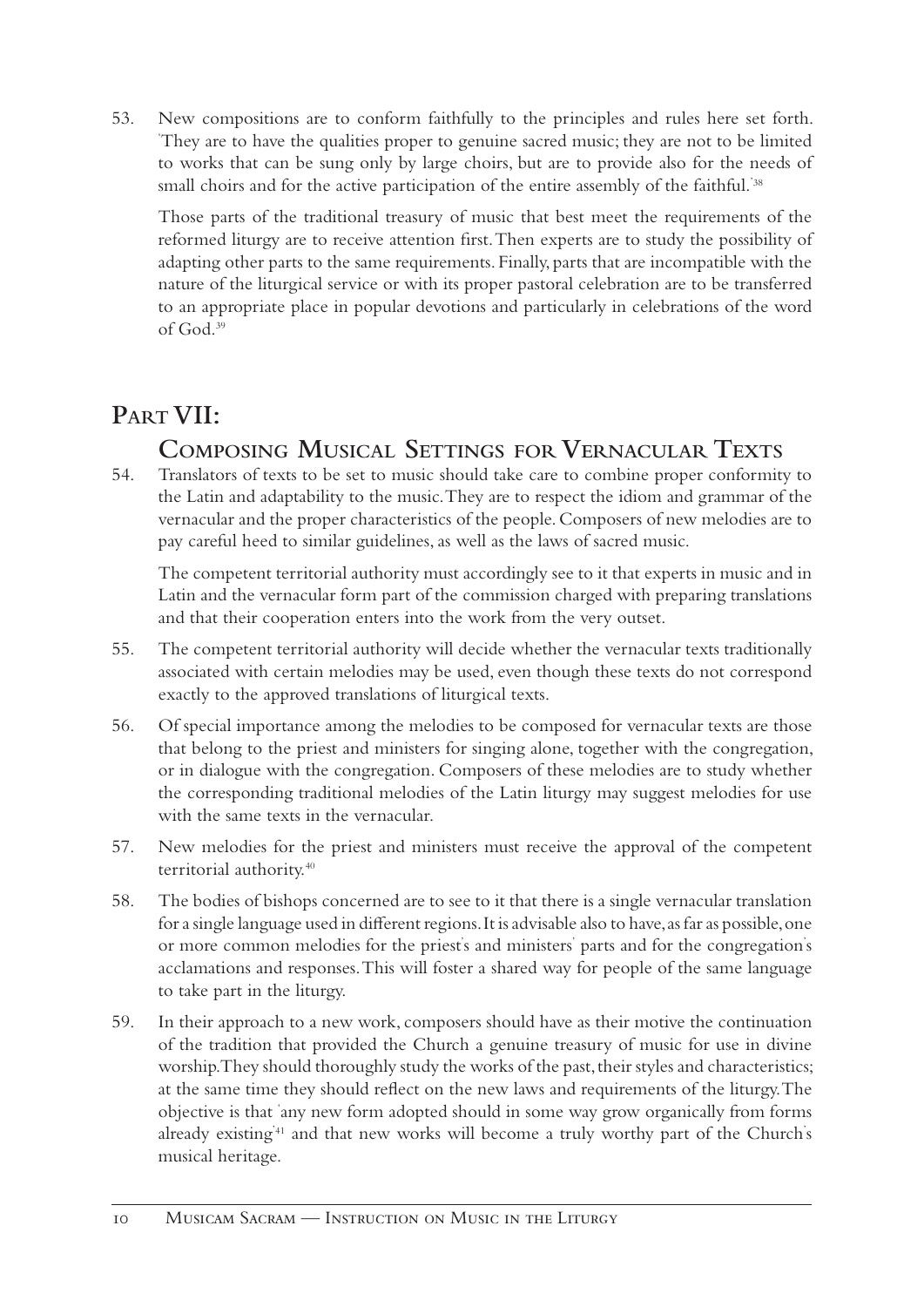- 60. New melodies for the vernacular texts obviously require a period of testing in order to become firmly established. But their use in church purely for the sake of trying them out must be avoided, since that would be out of keeping with the holiness of the place, the dignity of the liturgy, and the devotion of the faithful.
- 61. The attempt to adapt sacred music in those areas that possess their own musical tradition, especially mission lands, requires special preparation on the part of musicians.<sup>42</sup> The issue is one of harmoniously blending a sense of the sacred with the spirit, traditions, and expressions proper to the genius of those peoples. All involved must possess a sufficient knowledge of the Church' s liturgy and musical tradition as well as of the language, the popular singing, and the other cultural expressions of the people for whom they labour.

# **Part VIII:**

### **Sacred Instrumental Music**

62. Musical instruments either accompanying the singing or played alone can add a great deal to liturgical celebrations.

' The pipe organ is to be held in high esteem, for it is the traditional musical instrument that adds a wonderful splendour to the Church' s ceremonies and powerfully lifts up the spirit to God and to higher things.

' But other instruments also may be admitted for use in divine worship, with the knowledge and consent of the competent territorial authority… This may be done, however, only on condition that the instruments are suitable, or can be made suitable, for sacred use, are in accord with the dignity of the place of worship, and truly contribute to the uplifting of the faithful.'43

- 63. One criterion for accepting and using musical instruments is the genius and tradition of the particular peoples. At the same time, however, instruments that are generally associated and used only with worldly music are to be absolutely barred from liturgical services and religious devotions.44 All musical instruments accepted for divine worship must be played in such a way as to meet the requirements of a liturgical service and to contribute to the beauty of worship and the building up of the faithful.
- 64. Musical instruments as the accompaniment for singing have the power to support the voice, to facilitate participation, and to intensify the unity of the worshipping assembly. But their playing is not to drown out the voice so that the texts cannot be easily heard. Instruments are to be silent during any part sung by the priest or ministers by reason of their function.
- 65. As accompaniment for the choir or congregation the organ and other lawfully acceptable instruments may be played in both sung and read Masses. Solo playing is allowed at the beginning of Mass, prior to the priest' s reaching the altar, at the presentation of the gifts, at the communion, and at the end of Mass.

With the appropriate adaptations, the same rule may be applied for other liturgical services.

66. Solo playing of musical instruments is forbidden during Advent, Lent, the Easter triduum, and at services and Masses for the dead.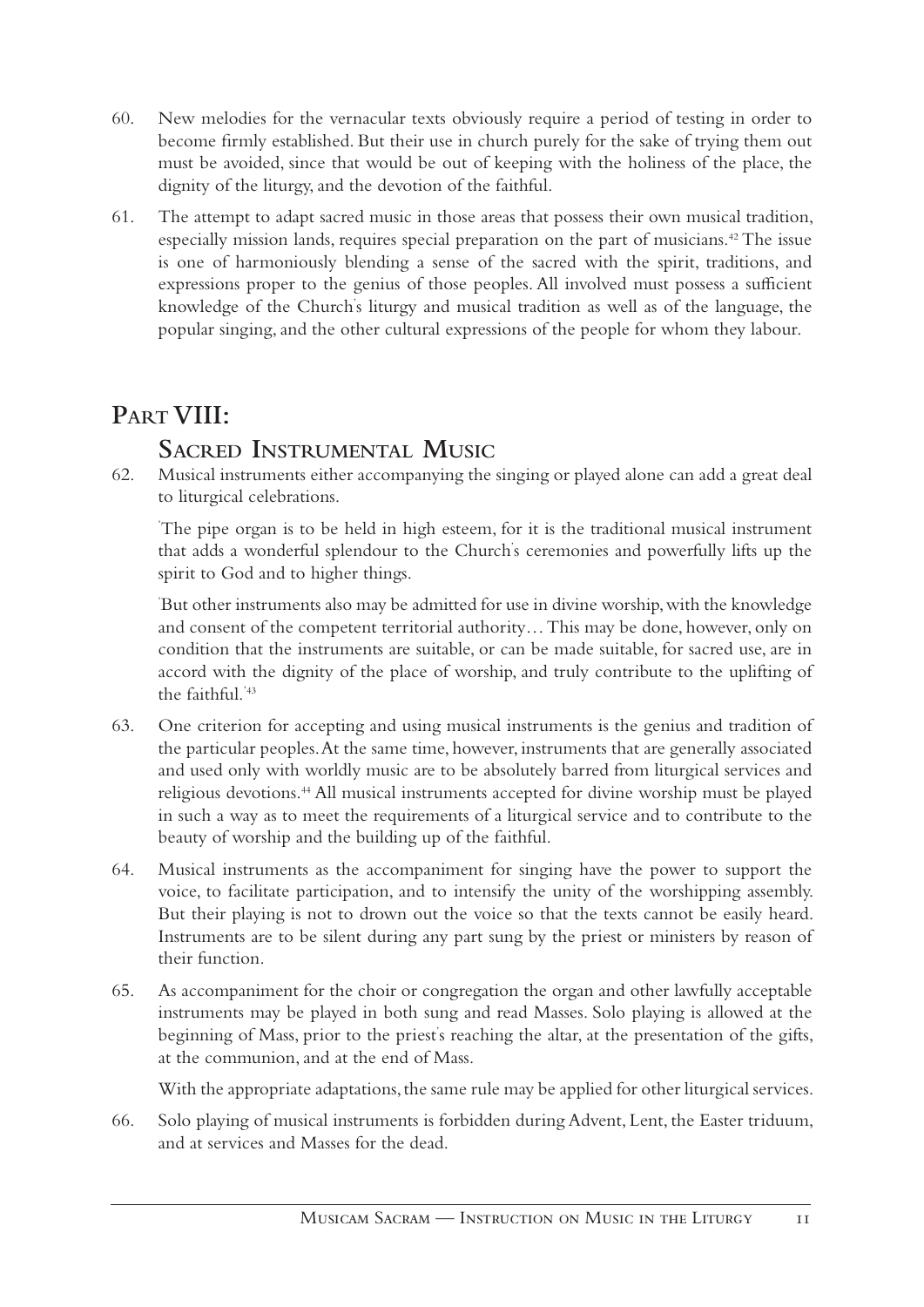67. It is, of course, imperative that organists and other musicians be accomplished enough to play properly. But in addition they must have a deep and thorough knowledge of the significance of the liturgy. That is required in order that even their improvisations will truly enhance the celebration in accord with the genuine character of each of its parts and will assist the participation of the faithful<sup>45</sup>

# PART IX:

#### **Commissions in Charge of Promoting Sacred Music**

68. Diocesan music commissions make an important contribution to the promotion of sacred music as part of the program of pastoral liturgy in the diocese.

As far as possible, therefore, every diocese is to have such a commission to work in close conjunction with the diocesan liturgical commission.

For greater efficiency it will be better in most cases to combine the two commissions into one, made up of experts in each field.

It is also strongly recommended that, when it is considered helpful, several dioceses establish a single commission to carry out a unified program into an entire region through a coordinated use of resources.

69. The liturgical commission recommended for bodies of bishops<sup>46</sup> is also to have responsibility for music and should accordingly include musical experts in its membership. It would also be well for this commission to establish contacts not only with the diocesan commissions but also with other associations of the region that are involved with sacred music. This applies also to the institutes of pastoral liturgy mentioned in the same article of the Constitution.

At an audience granted to Cardinal Arcadio M. Larraona, Prefect of this Congregation, 9 February 1967, Pope Paul VI approved the present Instruction, confirmed it by his authority, and commanded its publication, setting 14 May 1967, Pentecost Sunday, as its effective date. All things to the contrary notwithstanding.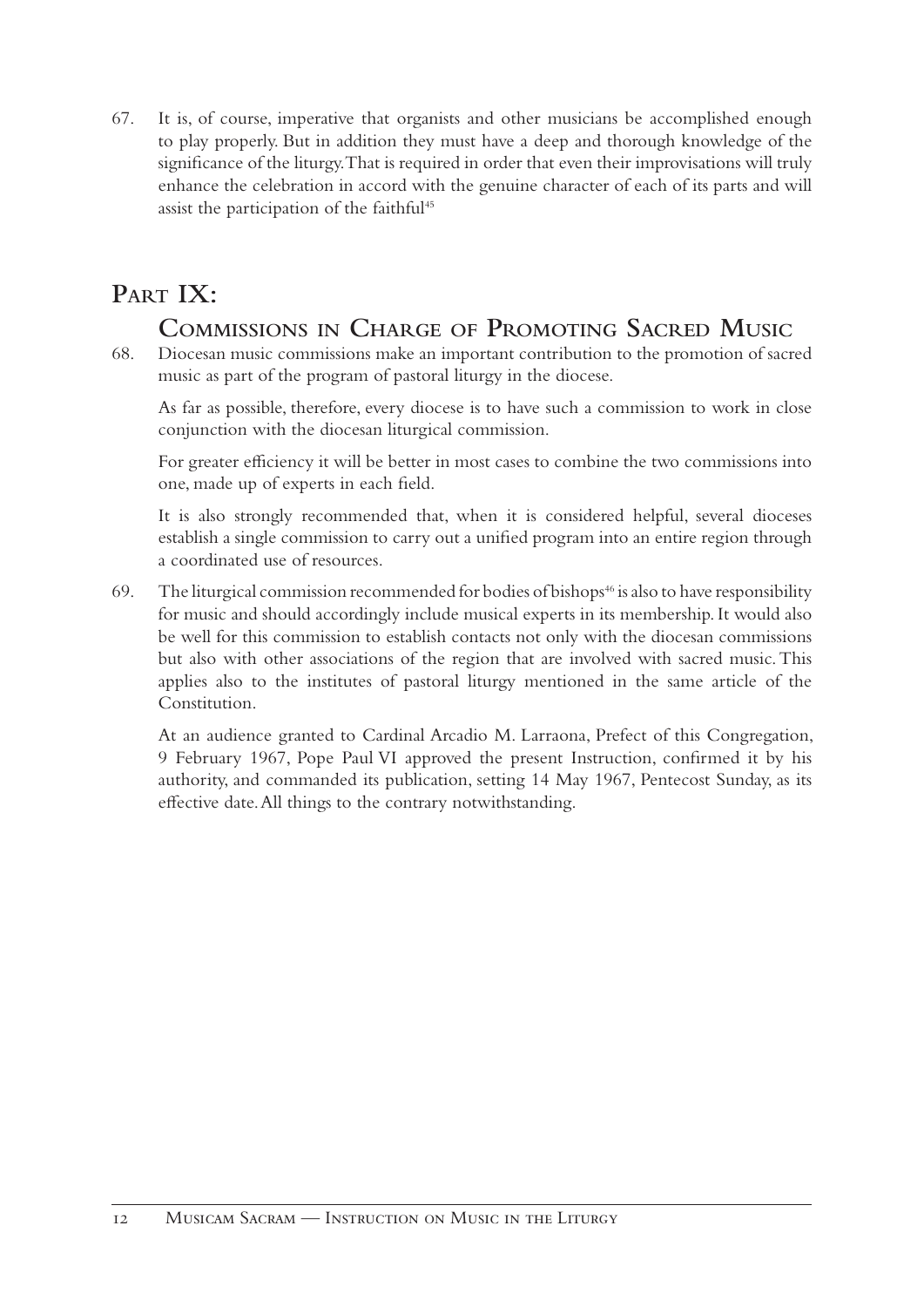#### **ENDNOTES**

- 1. *Sacrosanctum Concilium* art. 112.
- 2. see St. Pius X, Motu Proprio *Tra le sollecitudini*, 22 Nov. 1903, no. 2: Acta Sanctae Sedis 36 (1903-1904) 332.
- 3. see Sacred Congregation of Rites, Instr. on sacred music and the liturgy, 3 Sept. 1958, no. 4: Acta Apostolicae Sedis 50 (1958) 633.
- 4. see *Sacrosanctum Concilium* art. 113.
- 5. *Sacrosanctum Concilium* art. 28.
- 6. see Sacred Congregation of Rites, Instr. on sacred music and the liturgy, 3 Sept. 1958, no. 4: Acta Apostolicae Sedis 50 (1958) 656-657.
- 7. see *Sacrosanctum Concilium* art. 116.
- 8. see *Sacrosanctum Concilium* art. 28.
- 9. see *Sacrosanctum Concilium* art. 22.
- 10. see *Sacrosanctum Concilium* art. 26 and 41-42; Lumen Gentium no. 28.
- 11. see *Sacrosanctum Concilium* art. 29.
- 12. see *Sacrosanctum Concilium* art. 33.
- 13. see *Sacrosanctum Concilium* art. 14.
- 14. see *Sacrosanctum Concilium* art. 11.
- 15. see *Sacrosanctum Concilium* art. 30.
- 16. see *Sacrosanctum Concilium* art. 30.
- 17. see *Sacrosanctum Concilium* art. 30.
- 18. see Sacred Congregation of Rites, Instr. *Inter Oecumenici*, 26 Sept. 1964, nos. 19 and 59.
- 19. see *Sacrosanctum Concilium* art. 19. Sacred Congregation of Rites, Instr. on sacred music and the liturgy, 3 Sept. 1958, nos. 106-108: Acta Apostolicae Sedis 50 (1958) 660.
- 20. see Sacred Congregation of Rites, Instr. *Inter Oecumenici*, 26 Sept. 1964, no. 97.
- 21. see Sacred Congregation of Rites, Instr. *Inter Oecumenici*, 26 Sept. 1964, no. 48 b.
- 22. see Sacred Congregation of Rites, Instr. *Inter Oecumenici*, 26 Sept. 1964, no. 48 g.
- 23. see *Sacrosanctum Concilium* art. 99.
- 24. see *Sacrosanctum Concilium* art. 101, §1. see Sacred Congregation of Rites, Instr. *Inter Oecumenici*, 26 Sept. 1964, no. 85.
- 25. see *Sacrosanctum Concilium* art. 101, §§2 and 3.
- 26. see *Sacrosanctum Concilium* art. 27.
- 27. see Sacred Congregation of Rites, Instr. *Inter Oecumenici*, 26 Sept. 1964, nos. 37-39.
- 28. see Sacred Congregation of Rites, Instr. *Inter Oecumenici*, 26 Sept. 1964, no. 37.
- 29. see no. 53 of this Instruction.
- 30. *Sacrosanctum Concilium* art. 36, §1.
- 31. *Sacrosanctum Concilium* art. 36, §2.
- 32. *Sacrosanctum Concilium* art. 36, §3.
- 33. *Sacrosanctum Concilium* art. 54. see Sacred Congregation of Rites, Instr. *Inter Oecumenici*, 26 Sept. 1964, no. 59.
- 34. see *Sacrosanctum Concilium* art. 116.
- 35. *Sacrosanctum Concilium* art. 117.
- 36. see *Sacrosanctum Concilium* art. 116.
- 37. *Sacrosanctum Concilium* art. 115.